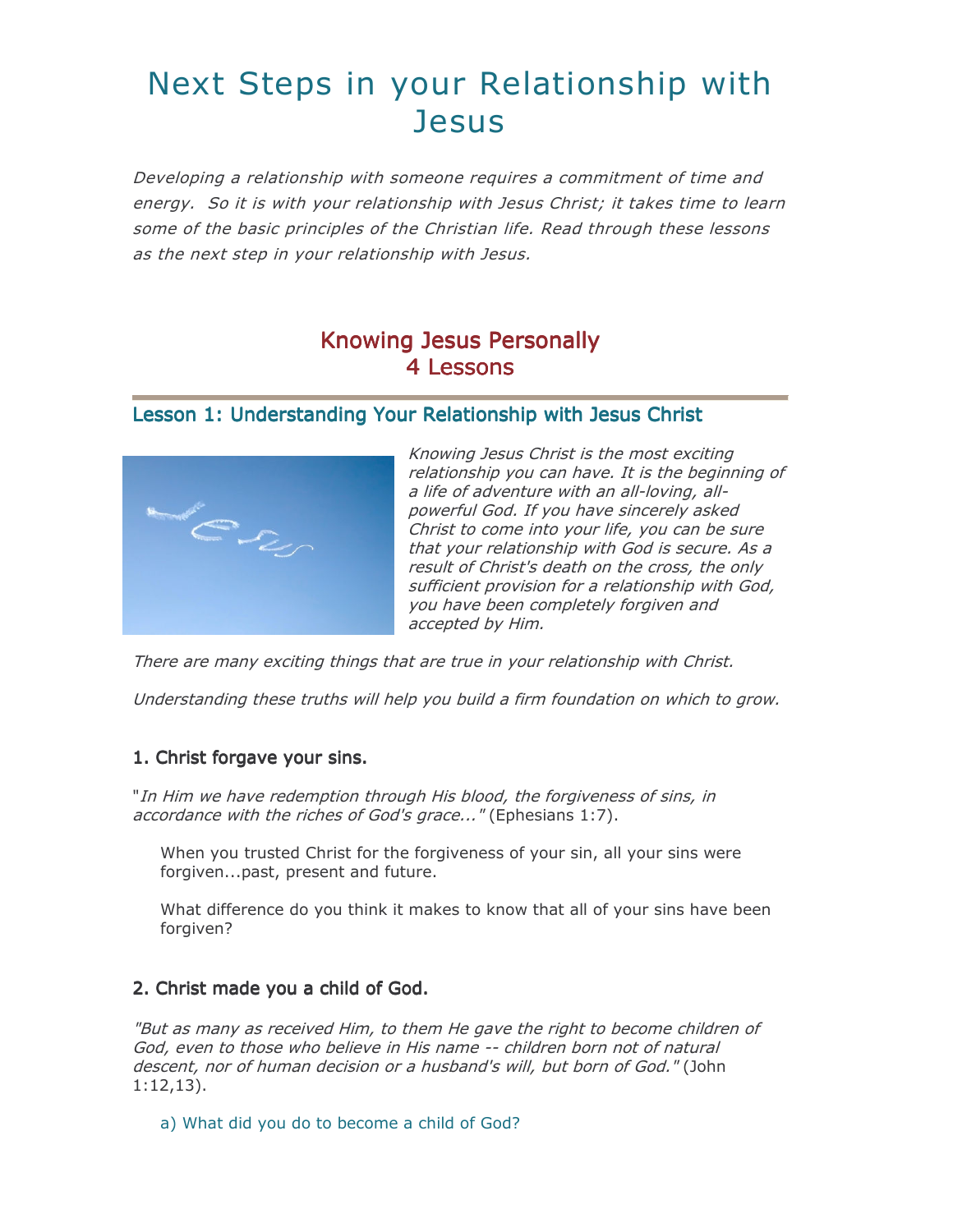#### 3. Christ came into your life and He will never leave you.

(Christ speaking) "Behold, I stand at the door and knock; if any one hears My voice and opens the door, I will come in to him." (Revelation 3:20).

a) Where is Christ right now in relation to you? (Christ speaking) "Whoever comes to Me I will never drive away." (John 6:37)

b) Under what circumstances might Christ leave you?

c) According to this, how many times is it necessary to receive Christ?

#### 4. Christ gave you new life.

"Therefore if anyone is in Christ, he is a new creation; the old has gone, the new has come!" (2 Corinthians 5:17).

When you trusted Christ to be your Saviour and Lord, you began a new spiritual life. God will increasingly produce many new qualities in you as you grow in Him.

#### 5. Christ gave you eternal life.

"And this is the testimony; God has given us eternal life, and this life is in His Son. He who has the Son has life; he who does not have the Son of God does not have life. I write these things to you who believe in the name of the Son of God so that you may know that you have eternal life." (1 John 5:11-13).

- a) In whom is eternal life found?
- b) Who has eternal life?
- c) Do you have the Son (Jesus)?
- d) Do you have eternal life?
- e) When did eternal life begin for you?

Key Ouestion: If you were to die tonight, how sure are you that you would spend eternity with God? Please choose one. 0% - 25% - 50% - 75% - 100%

These wonderful benefits are based totally on Jesus Christ. None of them can be earned. You received them the moment you placed your faith in Christ.

Which of these five truths are especially meaningful to you now? Why?

#### **Dealing with Doubts**

Even though feelings are important, your relationship with Christ is based on facts, not on feelings that can change daily. Doubts, questions and varying emotions are common parts of everyone's life, but they are very unreliable gauges of anyone's relationship with Christ. The Christian lives by faith in the trustworthiness of God and His Word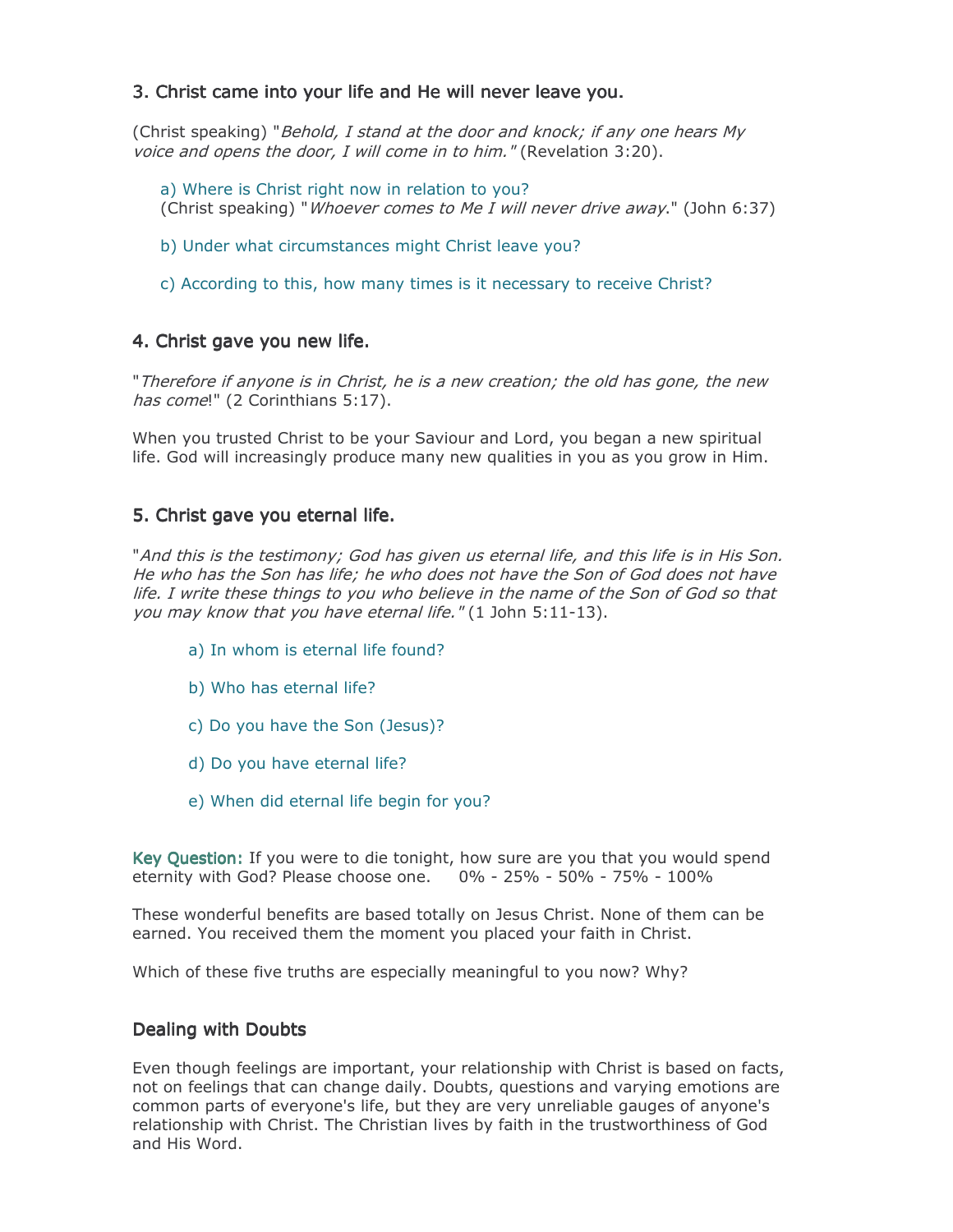But what if you don't feel like a Christian tomorrow? Place your faith in the faithfulness of God Himself and the trustworthiness of His Word. The more you learn, the more you will be able to answer any doubts with solid facts. Your feelings will begin to respond to the truth of God's Word and not to your circumstances.

Summary: Since you have trusted in Christ's payment for your sin, understood the basis of your relationship with God and have learned five truths about your relationship, you can be confident in your relationship with Christ.

#### **Suggestions for Further Growth:**

Take one truth each day and reflect on it. Read the accompanying verses and thank God that this is now true to you.

Tell someone this week that you have a relationship with Christ.

Key Question: What happens when you struggle and fall short in your efforts to live the Christian life? For the answer, study Lesson 2.

Answers: 2a) You received Christ, you believed in His Name. 3a) In your life. 3b) None 3c) Once 5a) Eternal life in the Son (Jesus). 5b) All who have Jesus in their lives. 5c) The moment you received Him.

#### **Lesson 2: Experiencing God's Love**

Your relationship with God is secure because, through Christ, you are forgiven and accepted by God. However, God also desires for you to walk closely with Him and communicate with Him throughout each day.

When we choose to sin, our relationship (our position as God's children) is not affected, but our fellowship with Him is interrupted. Sin keeps us all from experiencing God's love. Sin is more than cheating, lying, immoral behavior, etc. These actions are only the results of an attitude of sin. A simple definition of sin is: doing what we want instead of what God wants -- both in actions and attitudes.

All of us, therefore, need to experience God's forgiveness for our attitudes and actions

#### 1. The basis for God's love and forgiveness.

"For Christ died for sins once for all, the righteous for the unrighteous, to bring you to God. He was put to death in the body but made alive by the Spirit" (1 Peter  $3:18$ 

Christ's death is the basis for forgiveness to bring us into a proper relationship with God. His death is also the basis for forgiveness in our daily fellowship with God. Read the following passage:

"You were dead in sin and your sinful desires were not yet cut away. Then He gave you a share in the very life of Christ, for He forgave all your sin, and blotted out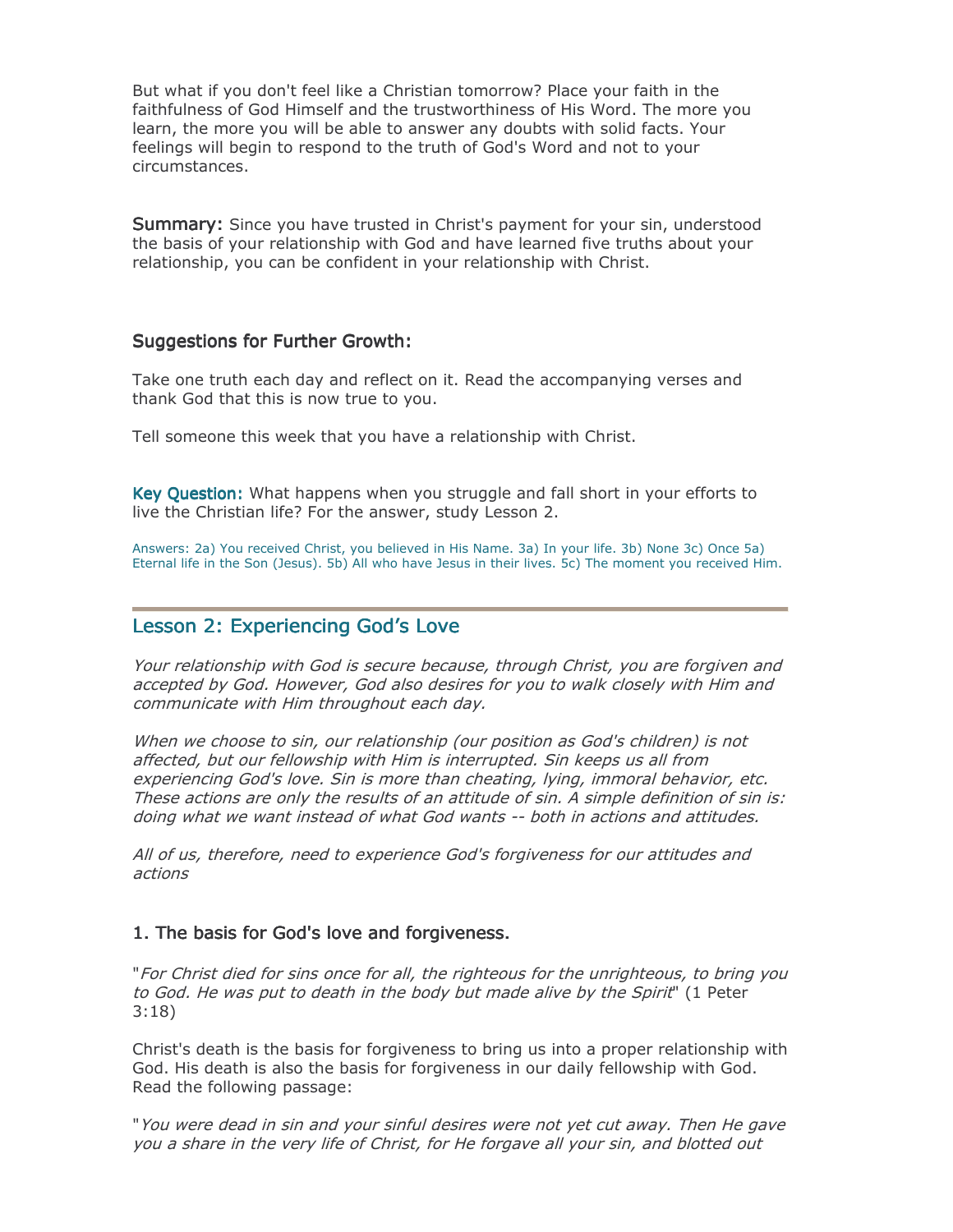the charges proved against you, the list of His commandments which you had not obeyed. He took this list of sin and destroyed it by nailing it to Christ's cross." (Colossians 2:13,14, Living Bible).

In the day when this was written, "list of sins" meant an itemized bond nailed to the prison door. It listed every crime for which the prisoner had been convicted. When the sentence was served or restitution paid, authorities removed the list and wrote, "paid in full." The prisoner used this as proof that he could never be tried for those crimes again. The believer who trusts Christ's payment for sin can never be tried again. His sins have been "paid in full." He has full pardon from God.

"He does not treat us as our sins deserve or repay us according to our iniquities. For as high as the heavens are above the earth, so great is His love for those who fear Him; as far as the east is from the west, so far has He removed our transgressions from us" (Psalm 103:10-12)

- a) What has God done with your sins according to the verse above?
- b) For how many of your sins did Christ die?

c) When Christ died on the cross for you, how many of your sins were in the future?

d) What difference will it make in your daily life to know that you are totally forgiven?

#### 2. You can experience God's love and forgiveness every day.

Even though you are totally forgiven, you still need to deal with your sins on a day-to-day basis in order to experience continuing fellowship with God. First John 1:9 says,

"If we confess our sins, He is faithful and just and will forgive us our sins and purify us from all unrighteousness."

#### Confession -- agreeing with God about sin

When God brings to your attention that something you have done is sin, confess it. This confession involves at least three factors:

- 1. Agree with God that you have sinned.
- 2. Thank God that He has already forgiven you.
- 3. Trust God to change your wrong attitude and actions.

By turning back to God and away from your sin (repentance), you will experience His love and forgiveness provided by Christ's death on the cross. Instead of feeling guilty or condemned, you can know that your fellowship with God is restored.

#### Confession -- putting it into practice

Right now or tonight before you go to bed:

1. Ask God to reveal any sins in your life.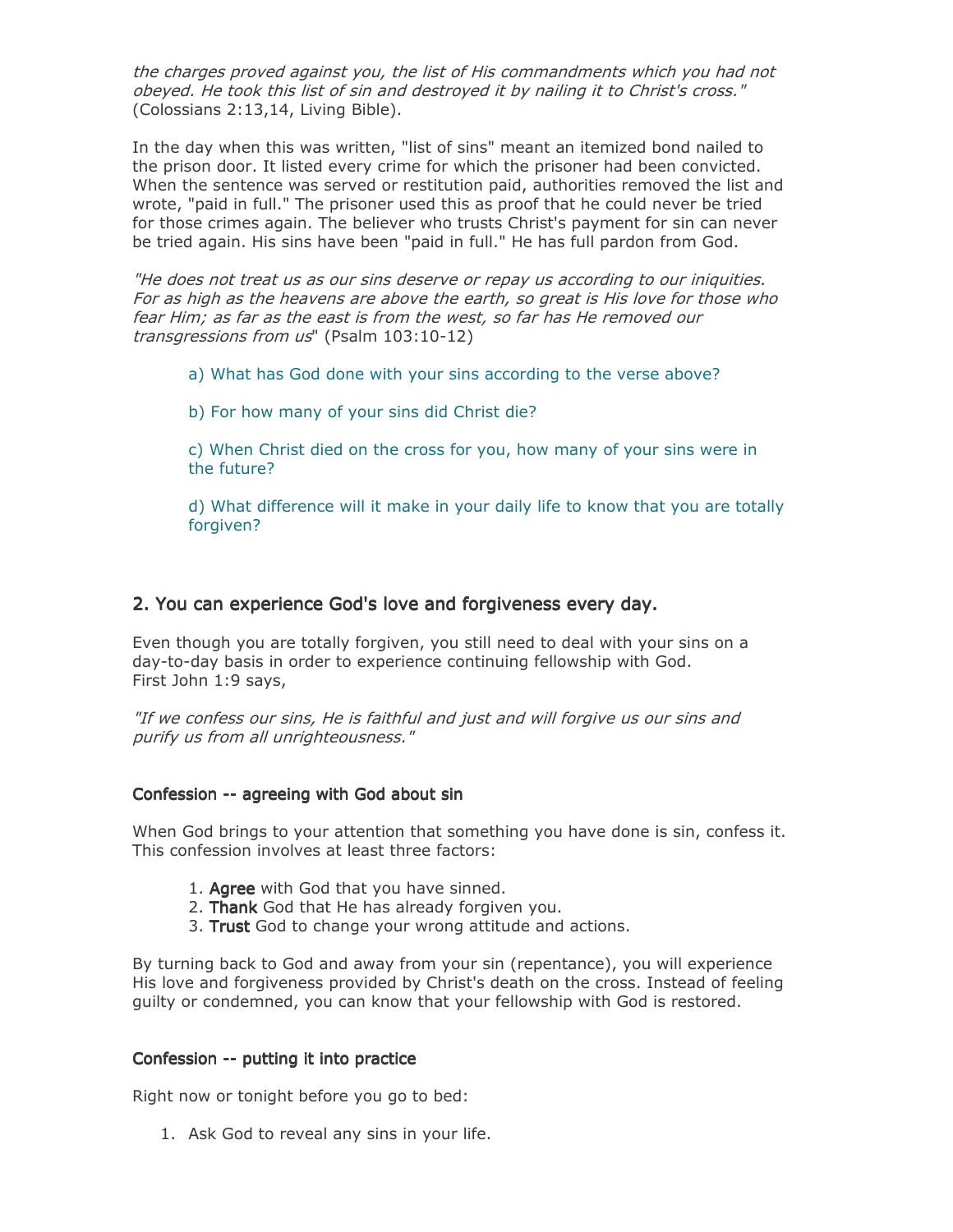- 2. List these on a piece of paper. Be= completely honest; this is just between you and God.
- 3. After completing your list, write over it the promise of 1 John 1:9 (written above).
- 4. Thank God for the forgiveness He has provided for you through what Christ did on the cross.
- 5. Tear up the list and throw it away.
	- a) How often do you need to confess a sin to God?
	- b) When should you confess a sin?

#### Confession -- experiencing the result

"Then I acknowledged my sin to You and did not cover up my iniquity. I said, 'I will confess my transgressions to the Lord' -- and You forgave the quilt of my sin" (Psalm 32:5)

"....as far as the east is from the west, so far has He removed our transgressions from us" (Psalm 103:12)

c) What should you do if you still feel quilty after you have confessed your  $sin?$ 

d) What do these passages say about guilt and cleansing?

e) In light of what we have looked at concerning quilt and forgiveness, how would you complete this statement? When I have confessed all my sins,  $I_{\cdots}$ 

**Summary:** Understanding God's great love and forgiveness, allows Christians to enjoy a growing fellowship with Him.

#### **Suggestions for Further Growth**

Take some time now or before you go to bed tonight to apply the things you have learned about God's love and forgiveness. Make your confession list; then destroy it.

Try to spend 15 minutes or so each day alone with God in Bible reading and prayer. Here are some suggestions:

1. Read the story of the young man who ran away from his father and wasted his inheritance. The story was told by Jesus and is found in Luke 15:11-32. What does the story illustrate about our relationship with God, our forgiveness, and our fellowship with Him?

2. Read Galatians 5:16-23. Notice the differences that will take place as you allow God to work in your life. As you become aware of an area of your life that displeases God, deal with it according to 1 John 1:9 and then enjoy your fellowship with God.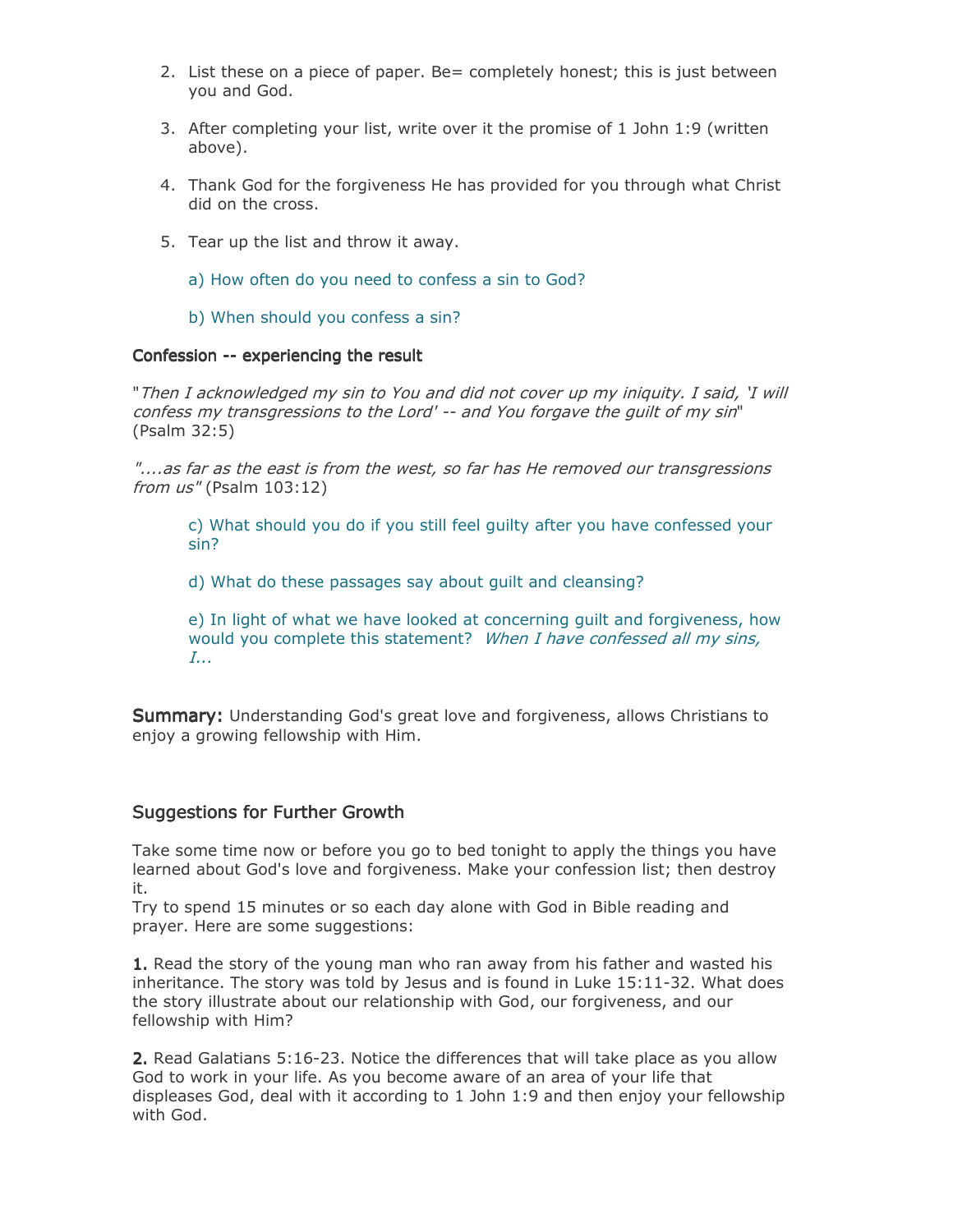Key Question: How can a Christian experience the power God has made available to live the Christian life? Lesson 3 explains how you can draw upon God's power source, the Holy Spirit, to live a meaningful Christian life.

Answers: 1a) God has forgiven them. 1b) All 1c) All 2a) Once 2b) As soon as you realize it is sin. 2c) Count on God's Word, the Bible, that you are forgiven and don't rely on your feelings. 2d) If anything is not confessed, there is reason for guilt to remain.

#### **Lesson 3: Power for Living**

You are now beginning to live the Christian life, which isn't a standard of performance or a code of ethics, but a vital personal relationship with a loving God.

Just as our relationship with God is totally dependant on what God has done through Jesus Christ, so the power to live a dynamic Christian life also comes totally from God.

Through your new identity in Christ, you have all the potential you need to live as a new creation in Christ. But, you must continually draw from the proper Source of power.

#### 1. The Holy Spirit is the power source of the Christian life.

#### The Holy Spirit is God.

"For who among men knows the thoughts of a man except the man's spirit within him? In the same way no one knows the thoughts of God except the Spirit of God, that we may understand what God has freely given us" (1 Corinthians 2:11-12).

#### The Holy Spirit came to dwell in you.

"You, however, are controlled not by the sinful nature but by the Spirit, if the Spirit of God lives in you. And if anyone does not have the Spirit of Christ, he does not belong to Christ"  $(Romans 8:9)$ 

#### The Holy Spirit came to convict the world of sin and justice.

"When He comes, He will convict the world of guilt in regards to sin and righteousness and judgment (John 16:8).

#### The Holy Spirit came to lead you into the truth.

"But, when He, the Spirit of truth, comes, He will guide you into all truth. He will not speak on His own; He will speak only what He hears, and He will tell you what is yet to come" (John 16:13).

#### The Holy Spirit came to glorify Christ.

(Christ speaking) "He will bring glory to Me by taking from what is Mine and making it known to you" (John 16:14).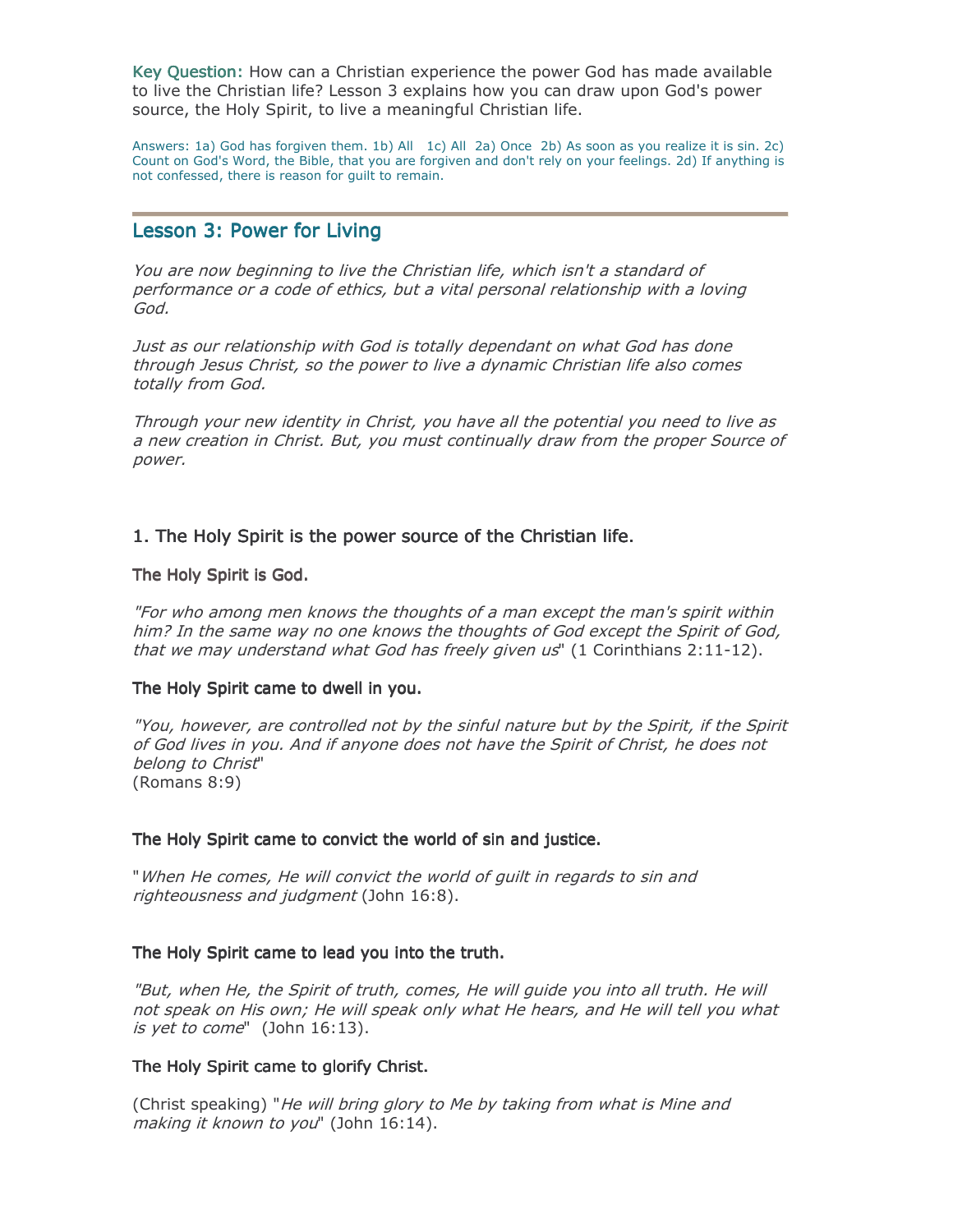#### The Holy Spirit confirms your relationship with God.

"....because those who are led by the Spirit of God are the sons of God. For you did not receive a spirit that makes you a slave again to fear, but you received the Spirit of sonship. And by Him we cry 'Abba, Father.' The Spirit himself testifies with our spirit that we are God's children" (Romans 8:14-16).

#### The Holy Spirit is the source of Christ-like qualities in your life.

"But the fruit of the Spirit is love, joy, peace, patience, kindness, goodness, faithfulness, gentleness and self-control. Against such things there is no law" (Galatians 5:22,23).

Which of these qualities would you most like God to being developing within you? (Christ speaking) "Remain in Me, and I will remain in you. No branch can bear fruit by itself; it must remain in the vine. Neither can you bear fruit unless you remain in Me" (John 15:4-5).

a) What does Jesus say we are to do in order to see this fruit produced in  $US?$ 

"But you will receive power when the Holy Spirit comes on you; and you will be My witnesses in Jerusalem, and in all Judea and Samaria, and to the ends of the earth" (Acts 1:8)

- b) What does the Holy Spirit desire to equip you to do?
- c) What does it mean to you to be a witness for Christ?
- d) Why do you think the Holy Spirit's power is needed to be a witness?

#### 2. Not all Christians experience the Holy Spirit's power.

Although the Holy Spirit lives within all Christians, not all Christians are filled or directed and empowered by the Holy Spirit. The Bible tells us there are three kinds of people; the natural, spiritual and carnal.



#### **The Natural Person**

Those who have not trusted Christ's death to pay for their sins and thus Christ does not live in them. (See 1 CORINTHIANS 2:14)

The circle represents a person's life. The natural person directs his or her own life and thus sits in control. (S). Christ  $(+)$  does not live in the natural person's life and is therefore outside the circle.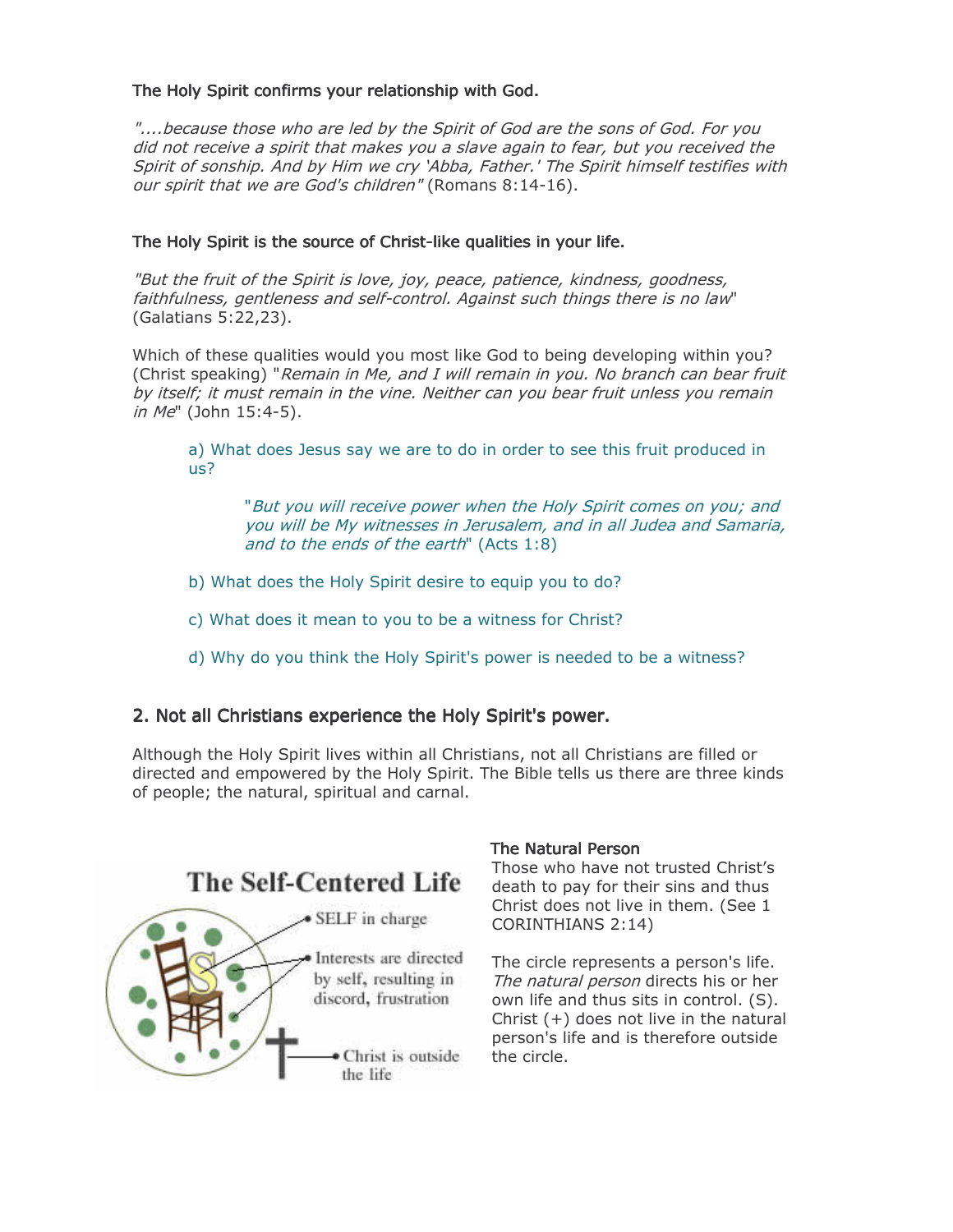

#### **The Spiritual Person**

Those who have trusted Christ as their Savior and are trusting in the power of the Holy Spirit to live the Christian life. (See 1 CORINTHIANS  $2:15)$ 

The spiritual person has invited Christ  $(+)$  into his or her life and has allowed Him to take control through the Holy Spirit. The person therefore yields to Christ's direction.

## **The Self-Directed Life** • SELF is on the throne Interests are directed by self, often resulting in discord, frustration Christ is dethroned and not allowed to direct the life

#### **The Carnal Person**

Those who have trusted Christ to pay for their sins but who are trusting their own efforts to live the Christian life. (Carnal refers to "flesh" as opposed to "spirit")

A carnal Christian lives in the energy of the flesh, not in the power of the spirit. (See 1 Corinthians 3:1,2). Although Christ lives in the carnal person's life, the Holy Spirit is not allowed to direct it. Instead, the person remains in control.

Which of these three circles best represents your life?

#### 3. You can be filled with the Holy Spirit.

The abundant Christian life is the Christ-directed life by which Christ lives His life in and through you in the power of the Holy Spirit. You can be filled with the Holy Spirit only by faith, by trusting God to produce in you the fruitful life He promised. The following three steps explain how you can be filled with the Spirit.

#### 1. Confess all known sin.

"If I had cherished sin in my heart, the Lord would not have listened." (Psalm 66:18).

a) Why do you think it is important to confess all known sin in order to be filled with the Spirit?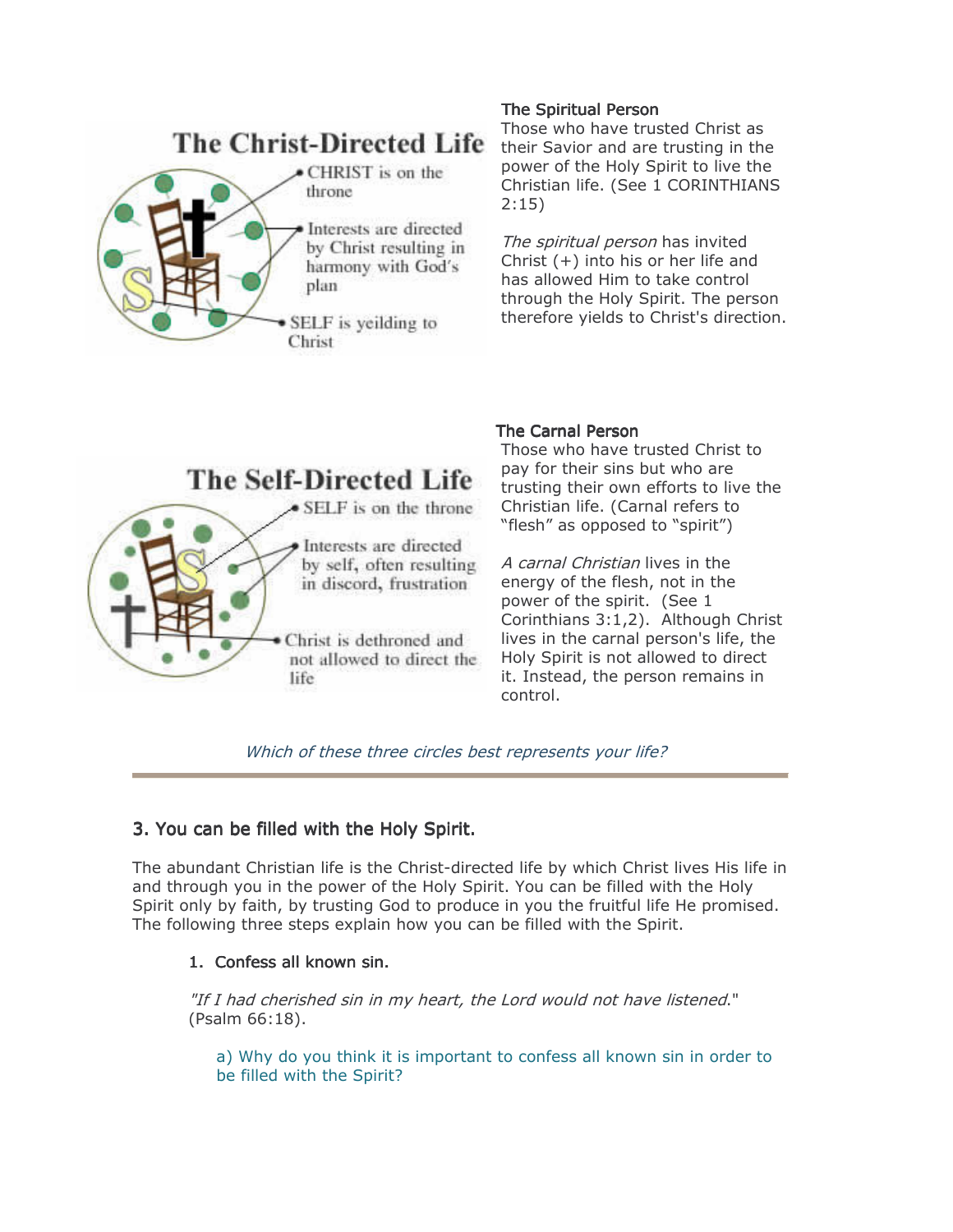#### 2. Yield every area of your life to Christ.

"Therefore do not let sin reign in your mortal body so that you obey its evil desires. Do not offer to parts of your body to sin, as instruments of wickedness, but rather offer vourselves to God, as those who have been brought from death to life; and offer the parts of your body to Him as instruments of righteousness." (Romans 6:12,13).

b) What do you think yielding every area of your life to Christ would involve?

#### 3. Trust the Holy Spirit to fill you

God has commanded you to be filled with His Spirit:

"Do not get drunk on wine, which leads to debauchery. Instead, be filled (directed and empowered) with the Spirit" (Ephesians 5:18).

God has promised to answer your requests which are in accord with His will:

"And this is the confidence which we have before Him that, if we ask anything according to His will, He hears us. And if we know that He hears us in whatever we ask, we know that we have the requests which we have asked from Him" (1 John 5:14,15).

#### c) Is it God's will for you to be filled with His Spirit?

You can be filled with the Holy Spirit by faith alone. This prayer is a good way to express that faith:

"Dear Father, I know that I have been directing my own life and, as a result, I have sinned against You. I thank You that You have forgiven my sins through Christ's death on the cross. I now invite Christ to take His place on the throne of my life. Fill me with Your Holy Spirit as You commanded me to be filled, and as You promised that You would do if I asked in faith. As an expression of faith, I now thank You for taking control of my life and for filling me with the Holy Spirit."

d) Does this prayer express the desire of your heart?

If this is the desire of your heart, you can pray this prayer right now and be filled with the Holy Spirit.

#### 4. You can be continually empowered by the Holy Spirit.

If you find that you have retaken control of your life through sin -- any definite act of disobedience -- simply breathe spiritually (exhale the impure and inhale the pure). This important exercise will enable you to continue to experience Christ's loving control in your life throughout each day.

#### a) Exhale -- Confess your sin

"If we confess our sins, He is faithful and just and will forgive us our sins and purify us from all unrighteousness" (1 John 1:9).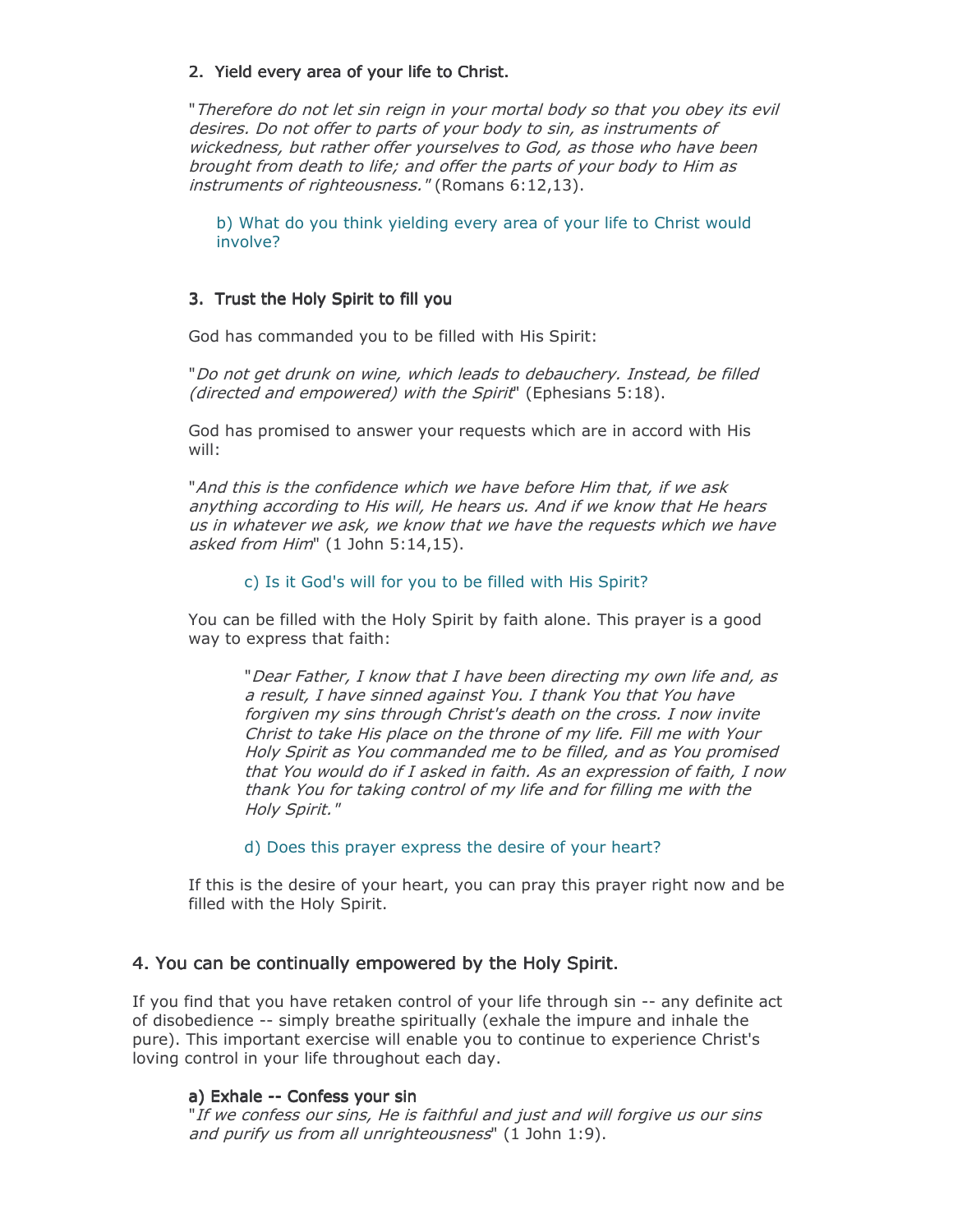Also read Hebrews 10:1-25. Remember the three factors involved in confession:

- i) Agree with God that you have sinned.
- ii) Thank God that He has already forgiven you.
- iii) Trust God to change your wrong attitudes and actions.

#### b) Inhale -- Claim by faith the fullness of the Spirit in your life

- i) Surrender the control of your life to Christ.
- ii) Trust that He now directs and empowers you.

Summary: The Holy Spirit is the power source of the Christian life. As you trust Jesus Christ, God's Spirit will produce His character within you and empower you to be His witness.

Suggestion for further growth: Continue to spend 15 minutes alone each day with the Lord in Bible reading and prayer.

**Key Questions:** You can only trust someone as much as you know him. How does God want you to get to know Him better? Study Lesson 4.

Answers: 1a) Remain in Jesus: rely on and stay close to Him. 1b) To be His witnesses. 1c) A witness tells what he or she has seen or heard. A Christian witness should tell others what he know to be true about Christ. 1d) He promises to give you the right words to say and the boldness to say them. 3a) until we consciously have clean hearts before God, He cannot have fellowship with us. 3c) Yes, His command indicates His will.

#### Lesson 4: Growing in your relationship with Christ

God desires to empower you through the Holy Spirit to live a Christ-directed life. As you continue to breathe spiritually (confess your sin and claim the fullness of the Spirit), you will experience a deepening fellowship with God enabling you to grow in Christian maturity.

#### 1. What does it mean to grow in Christ?

It means to increase in your knowledge of Christ, your love for Him, and in obedience to Him.

"Now this is eternal life: that they may know You, the only true God, and Jesus Christ, Whom You have sent" (John 17:3).

a) What does Jesus say is the essence of eternal life?

"Jesus replied: 'Love the Lord your God with all your heart and with all your soul and with all your mind.' This is the first and greatest commandment."

b) There are more than 600 commands in the Old Testament. Why do you think Jesus singled out this one in Matthew 22:37,38?

c) How would loving God with all your heart, soul and mind affect your life?

(Christ speaking) "Whoever has My commands and obeys them, he is the one who loves Me. He who loves Me will be loved by my Father, and I too will love him and show myself to him" (John 14:21).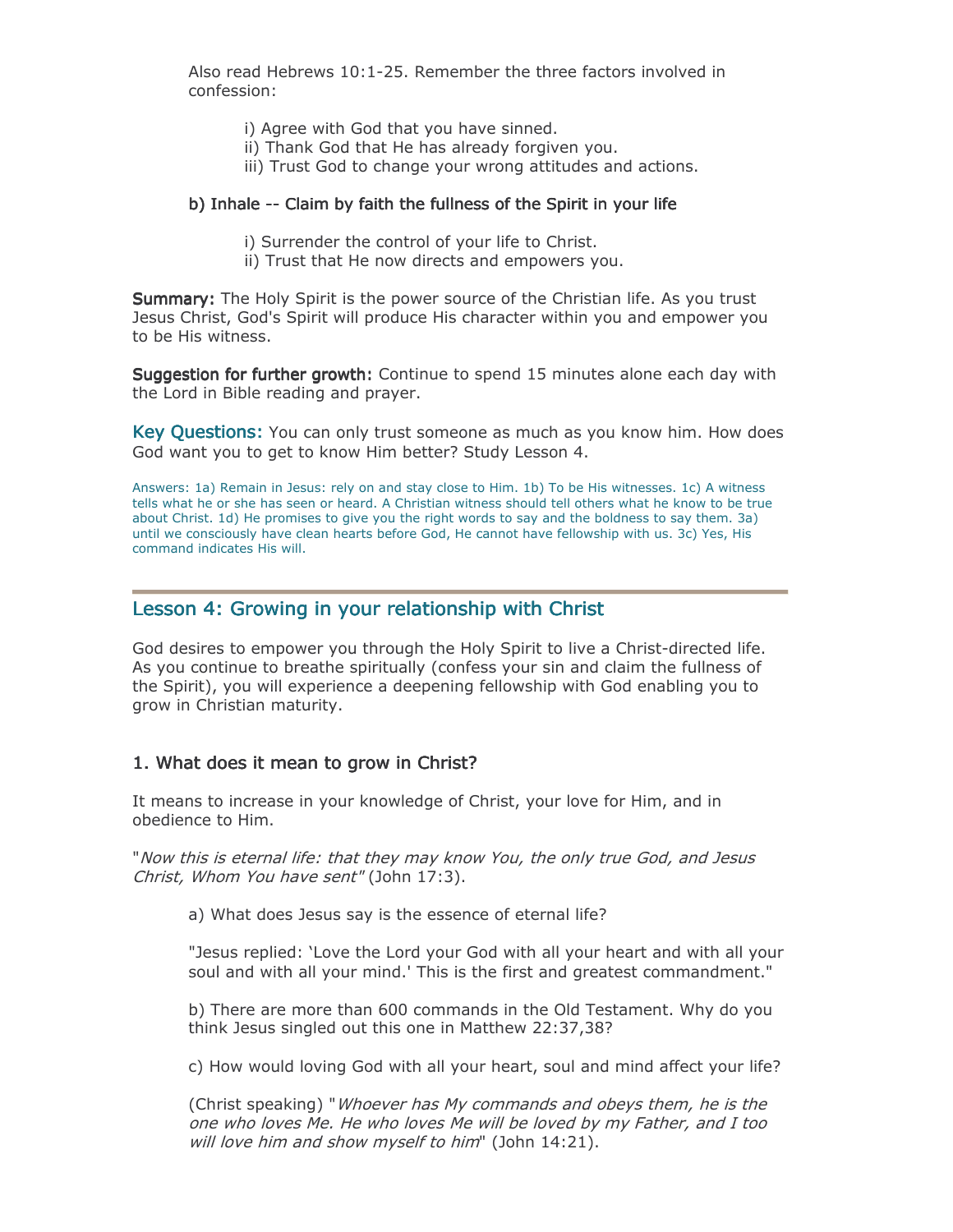d) What will be a result of your growing love for Him?

Just as it is a natural process for a child to grow in a loving relationship with a parent, so it is also natural for you to grow in your love relationship with God.

#### How can you grow in Christ?

Communication is vital to any relationship, including your relationship with Christ. There are four aspects of communication that will help you grow in your relationship with Christ as you live in the power of the Holy Spirit.

#### 2. God communicates with us through the Bible, revealing His character and His will.

"All scripture is God-breathed and is useful for teaching, rebuking, correcting and training in righteousness, so that the man of God may be thoroughly equipped for every good work" (2 Timothy 3:16,17).

- a) How would you define each benefit described in this passage?
- b) Which of these benefits would be most helpful to you right now?

c) How would you evaluate the helpfulness of the Bible reading you have done so far?

#### 3. We communicate with God through prayer -- sharing our thoughts, our needs and our desires to do His will.

"Do not be anxious about anything, but in everything, by prayer and petition, with thanksgiving, present your requests to God. And the peace of God, which transcends all understanding, will quard your hears and your minds in Christ Jesus" (Philippians 4:6,7)

"This is the assurance we have in approaching God: that if we ask anything according to His will, He hears us. And if we know that He hears us -- whatever we ask -- we know that we have what we asked of Him" (1 John 5:14,15).

a) What do these verses tell us about prayer?

b) What are some things you can be praying about?

"Give thanks in all circumstances, for this is God's will for you in Christ Jesus" (1 Thessalonians 5:18).

"Always giving thanks to God the Father for everything, in the name of our Lord Jesus Christ" (Ephesians 5:20).

c) Why is it important to be thanking God?